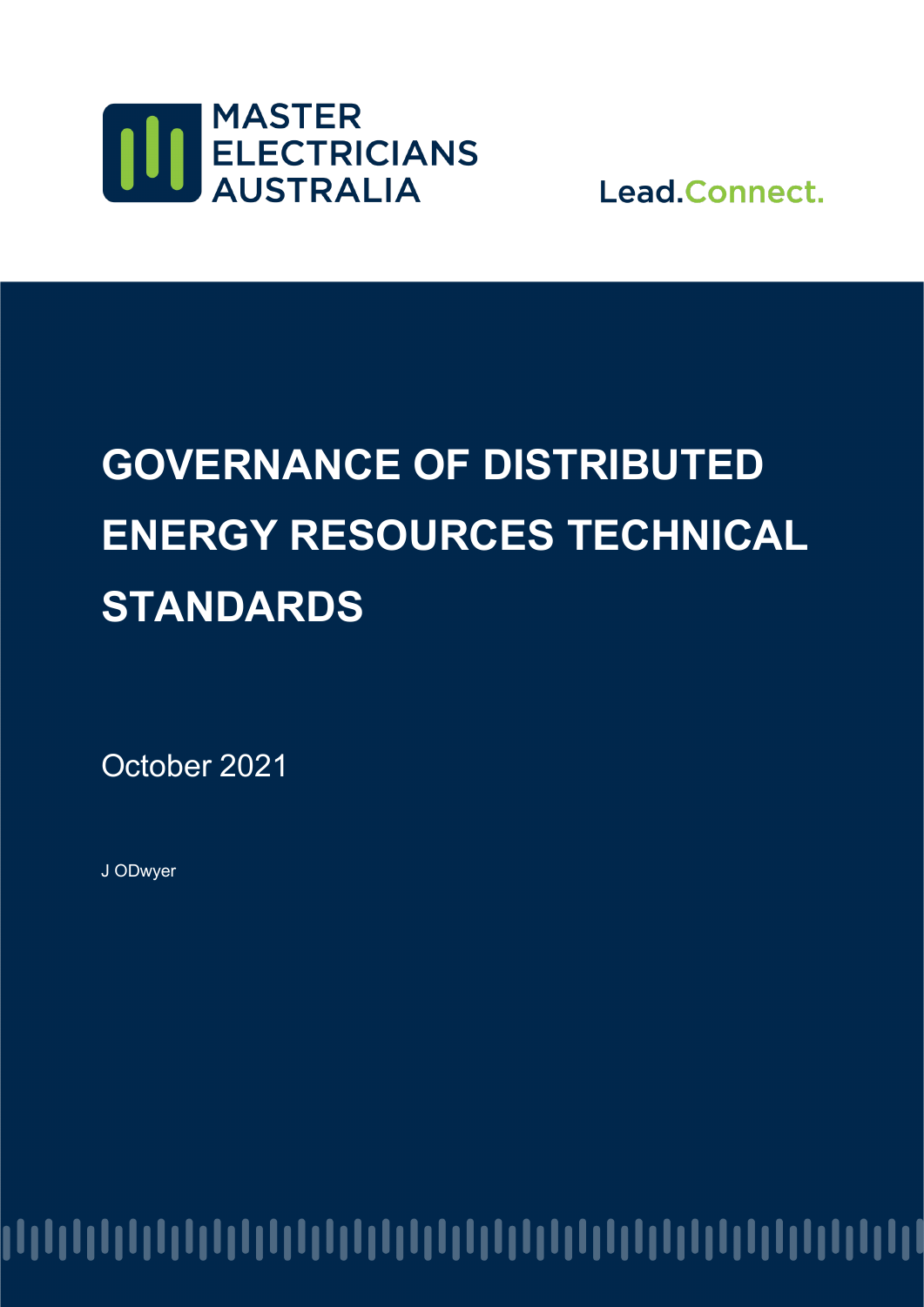### **Introduction**

Master Electricians Australia (MEA) is the trade association representing electrical contractors recognised by industry, government and the community as the electrical industry's leading business partner, knowledge source and advocate. Our website is [www.masterelectricians.com.au](http://www.masterelectricians.com.au/)

### Rule proposal

MEA is concerned regarding the solutions as proposed in the consultation paper. DER can take many forms and will develop over time and new technologies will emerge and may in fact create an ability to better manage the grid rather than causing more problems, as the tone of the consultation paper seems to take.

The creation, advancement and management of DER both small and large for networks will need to be technology neutral. In our understanding of DER management for networks it is the lack of ability to control DER devices and not the devices themselves or the installation that is at the heart of the issue under consideration. There is no information from AEMC that the issue is how the energy itself is created or stored. What is at the heart of the issue is that the DER need to be controlled to ensure network stability. It is our view then that any technical standard should be limited to an ability for DSNP to control and manage the network themselves and not extend any further.

MEA believes that Standards Australia has a broader prevue including manufacturing and design of DER devices compared to AEMC rule change to manage the network. We believe this is supported by the way the impending rule change for DER has been constructed. The consultation paper and Dr Schott have had some frustrations with the current Standards Australia process the comments attributed to him in the paper simply don't recognise the much broader issues that Standards Australia needs to consider.

When we examine Fig 2.2 of the consultation paper it is obvious that the NER is complicated but part of an system that has many impacts, and that changes will affect not only consumers but also retailers aggregators State and Territory governments.

The consultation paper also highlighted the ESB identified additional problems. MEA would respond to those

- *the publication of Australian or international standards does not mean automatic adoption by manufacturers or jurisdictions*
	- $\circ$  The Australian Market is a small market and has a very low R&D / manufacturing base which results in relying on product from overseas, the industry already experiences difficulties when international companies do not create product in a timely manner just for this market.
- *network technical connection standards provide for minimum DER technical standards, but there is a lack of coordination across the NEM*

### 

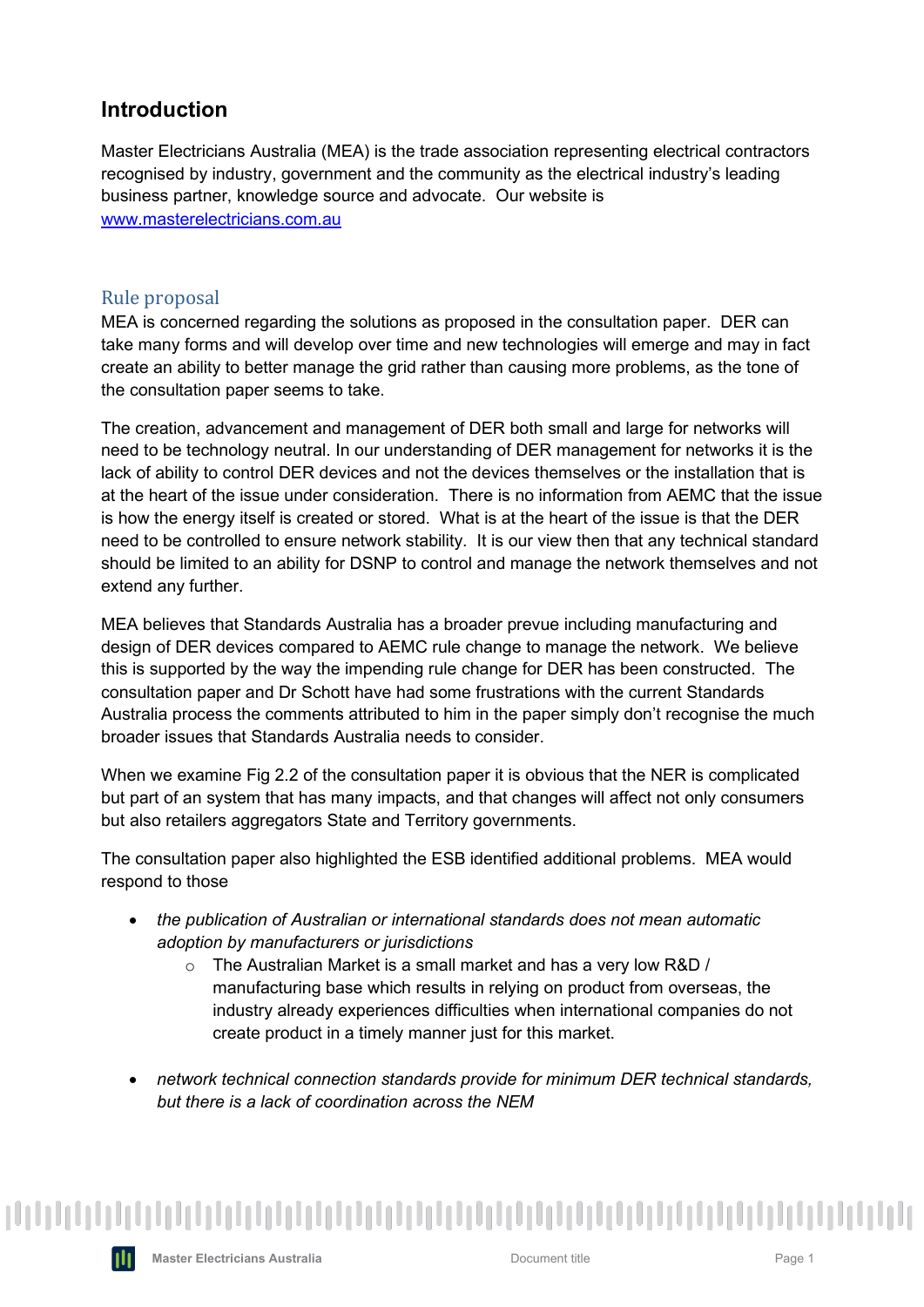- $\circ$  This is based in state boarders and again this is an issue experienced by Standards Australia, state regulators, manufacturers and consumer advocates already.
- *while the rule change request lodged by AEMO on minimum DER technical standards sought to implement an initial solution, an enduring solution is needed.*
	- o *There is no evidence as yet to see if the initial solution is successful as it has not had an opportunity to be implemented as yet.*

#### MEA would also highlight

*Dr Schott is also concerned that Standards Australia:*

- *relies on a technical committee dominated by network service providers, and market and regulatory bodies*
	- $\circ$  In examining the makeup of the AEMC proposal we see the same groups being included and would question what difference is achieved?
- *relies on a consultation process that is too short and opaque compared with the AEMC stakeholder consultation process*
	- o AEMC consultation paper states that Dr Schott said Standards Australia process was **"too slow"** however we see here its being framed as too fast and opaque
	- o MEA sees very little difference between the two models of Standards Australia and as proposed by the AEMC consultation paper.
- *lacks clarity and transparency in its objectives when developing Australian Standards.*
	- $\circ$  The consultation paper does not limit the AEMC rule change intent on DER and its view that it should be a manufacturing standard technical committee which we view is duplicitous with both Australian and International Standards and extends past its scope under the NER. The consultation paper also does not clarify the objectives or set the boundaries for the committee.

MEA believes that the current DER Technical Standard as described by the paper is fit for purpose. Effective from December 2021 the standard

- created DER Technical Standards for embedded generating units connecting to a distribution network through a micro EG connection service
- defined DER Technical Standards as the requirements set out in Australian Standard AS4777.2:2020 as in force from time to time
- required embedded generating units the subject of model standing offers for basic micro EG connection services to comply with DER Technical Standards
- obliged Distribution Network Service Providers to inform connection applicants about the need to comply with DER Technical Standards, if the connection applicant is proposing to connect a new or replacement embedded generating unit through a basic micro EG connection service
- included a requirement in the minimum content requirements of connection offers for connection applicants connecting a new or replacement embedded generating unit to comply with the DER Technical Standards

## 

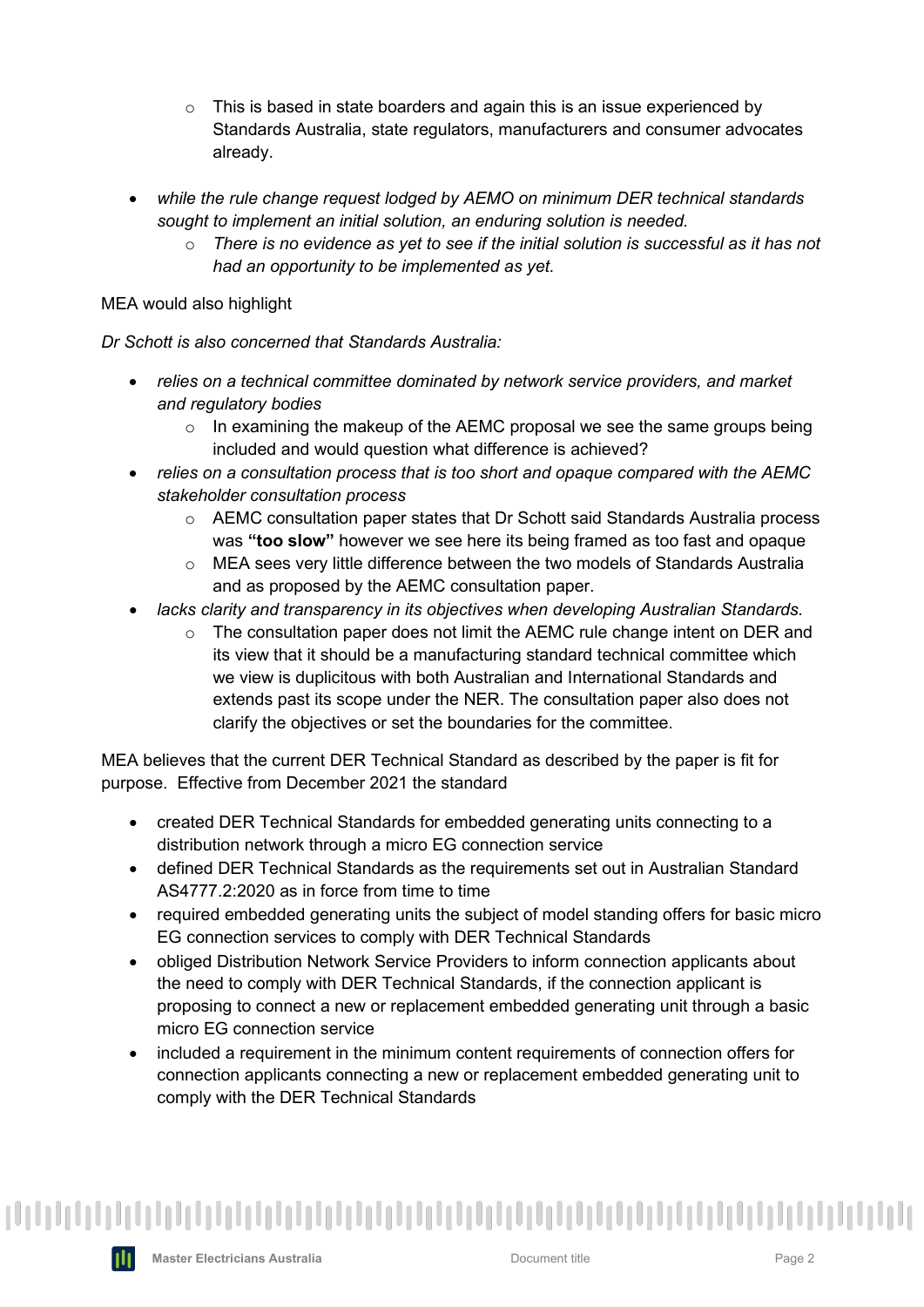• applied DER Technical Standards to new connections or replacement inverters and connection alterations

### Committee Structure

MEA has serious concerns regarding the following areas of the proposed committee

Members

- *Market bodies* Who is defined as a market body? would this include retailers? What other market participants
- *Consumers/consumer representatives with DER experience* Does this include State Energy Ombudsman, ACCC?
- *DNSPs*
	- o Already involved in Standards Australia. Will all be allowed?
- *Original equipment manufacturers (OEMs)*
	- $\circ$  Already involved in Standards Australia. How many equipment manufacturers will be allowed?
- *Jurisdictional safety regulators*
	- o Already involved in Standards Australia. Will all jurisdictions be allowed?
- *Aggregators*
	- o Will all aggregators be able to participate?
- *Standards Australia.*
	- o Standards Australia staff do not have expertise in the electrical industry and rely of the technical committee members to unanimously agree on changes to Australian Standards using the detailed consultation process and public feedback process. Is the paper suggesting that the Committee of EL-042 be represented?

MEA also recognises that Electrical contractors through both MEA and other employer associations and Trade Unions such as the Electrical Trades Union representing electricians have legitimate and genuine concerns over and interests in AS 4777 and as such this has not been contemplated in the full technical standard. The AEMC paper identifies that the standard will be implemented via customer connections if the rule change is accepted. The paper clearly identifies this

*By including these new requirements in connection agreements, the proponent argued an obligation to meet DER technical standards would extend to:*

- *connection applicants (or their representatives)*
- *manufacturers*
- **installers of DER and DER devices.**

MEA has serious concerns about reducing the involvement of industry and is concerned over the discussion paper lack of detail concerning appointment process, number of positions and